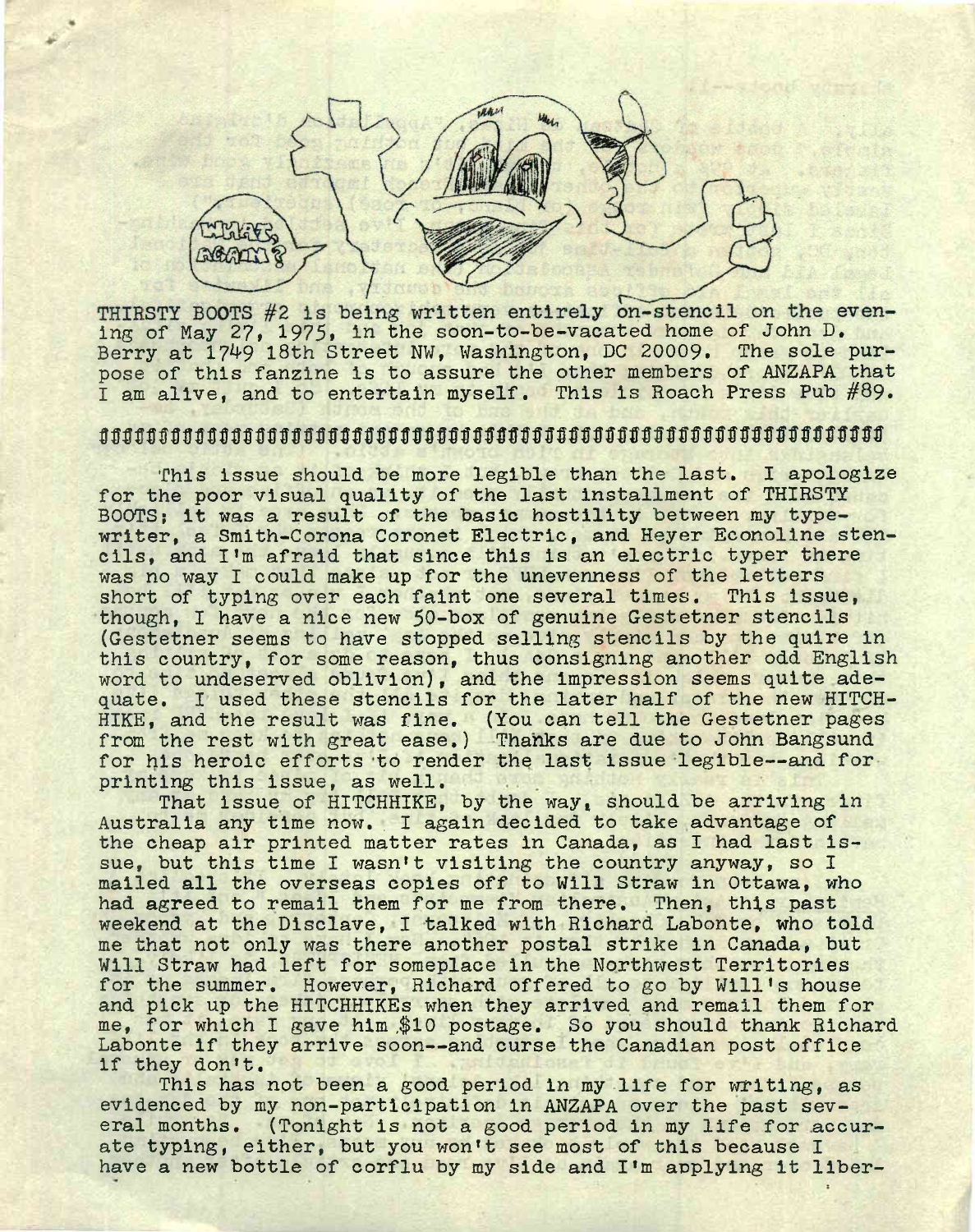#### thirsty boots—li

ally. A bottle of Chateau de Nizas, "Appellation d'origine simple," does wonders for the mind but nothing good for the fingers. At  $99\ell$  a bottle, though, it's an amazingly good wine, vastly superior to the other cheapo French imports that are labeled simply "vin rouge (or blanc, or rose) superieur.") Since <sup>I</sup> last wrote for this fine group, I've settled in Washington, DC, gotten a full-time job as a secretary for the National Legal Aid and Defender Association (the national association of all the legal aid offices around the country, and likewise for the public defender offices—<sup>a</sup> very schizophrenic organization), and gone through seven months of that job and this living situation (a group house In one of the more Interesting neighborhoods of DC) before deciding that I'd had enough of both and that it<br>was time for a new cycle to begin in my life. So I quit my job was time for a new cycle to begin in my life. earlier this month, and at the end of the month (Saturday, actually) I'll be moving out of this house and putting most of my belongings Into storage in rich brown's attic. (The attic belongs to both rich and Colleen brown, but I think of it as rich's because he's the one who-actually uses it, as an office and place for writing, except in the summer months. This area is hellishly hot and humid in the summer, which is one reason why I feel it's time to leave.) <sup>I</sup> don't think I'll actually leave the area until I find out whether I've won DUFF or not, since that makes a big difference in my summer plans, but whether I win or not I'll be hitting the road and going someplace else for the next few months. (If <sup>I</sup> win, you can simply give me the Aug', mailing at Ausslecon; if I lose, I'll send you a CoA.) I hope to do a lot of writing this summer, which is the one thing I've found almost no time to do over the winter and spring, despite all the other things I've been involved in around here. In a way, if I lose the DUFF race, it will be liberating in that I'll have nothing to keep me from writing—but that's <sup>a</sup> rationalization if I've ever heard one.

This is really nothing more than a bit of minac to keep my finger in the ANZAPA pie. I doubt that I'll try my hand at any mailing comments, simply for lack of time, but consider me to have had the intention.

I've been reading a fascinating book lately. It's called Hemisphere, "Asian-Australian Viewpoints and Ideas," and it's published by F.W. Cheshire, of Melbourne, Canberra, and Sydney. Or it was published by them in 1964. Now I have no idea whether the magazine this book was culled from, HEMISPHERE, is likely to be one familiar to all of you, with perhaps firm images of it planted in your mind complete with scurrilous jokes, or something that you've never heard of in your lives. At any rate, it was completely new to me when I stumbled across the book in the library, and I've found it fascinating. <sup>I</sup> love to get new or unusual perspectives, and something like Asians' views of Australia and Australians' views of Asia is definitely not one of the day-today perceptions of the average American. Nor of me. So, while I haven't read the whole book yet by any means, I've been stimulated over and over again as I've read one article after another.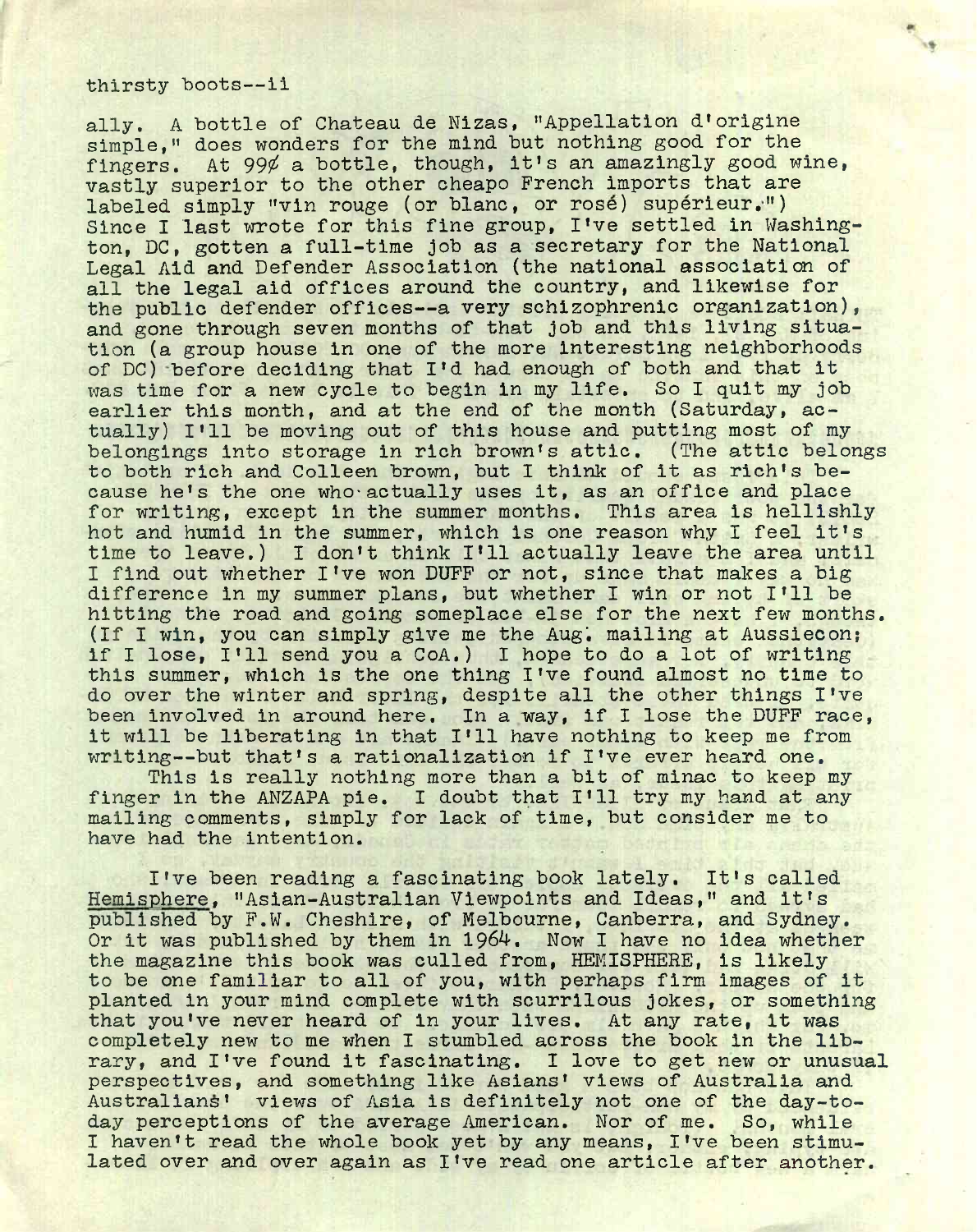## drunken shoes—ill

The book reminds me of John Bangsund's fanzines in some ways; it has that same feeling of being a collection of creative, intellectually-stimulating articles by a circle of literate people. There aren't, of course, a great number of fannish jokes, but there is occasionally something akin to the best fannish wit, as in the opening sentence of ''Towards a Mutual Appreciation" by geographer A.A. Wilcock: ''One of the disadvantages of geography as a study is that everyone has done geography at school and is therefore quite an authority on what it is that a geographer can be expected to know."

Some of the insights that I've gained by reading this collection of a ticles have shocked me.

I had wondered for quite some time whether there was a different sense of the English language and how it should be put together in Australia from what I'm used to In either this country or the British Isles. There seemed to be certain blanket similarities in the Australian fanzines I received, yet they were offset by just enough exceptions that I figured maybe what I was seeing was just the usual range of differences and sloppiness that I'd find in any random sampling of American fanwriting. After all, I wouldn't pick up an issue of MOTA, say, and make generalizations about the use of the English language in the United States from It, so why should I do the same with a handful of Australian fanzines? I imagine there's a lot of that in my approach. But still, it shook up that conviction to read what is presumably a collection of writing by a large number of Australia's educated intellectuals, and to discover that in most of those articles the comma and the semicolon are lacking nearly as often as in any Leigh Edmonds fanzine. That is symptomatic of the biggest difference I've noticed: a tendency for Australian writers to string together long sentences --and, within those sentences, long sequences of words--without the slightest pause indicated, even where you could not possibly say the phrase out loud without at least one or two pauses for breath. I'm curious now: do you, as Australians, see this as characteristic of your prose? (I'm particularly curious about your reaction, John, since your writing never gives me the impression I've just described.) This Incessant production of run-on sentences drives me crazy when I'm trying to read the things—but <sup>I</sup> have no idea whether <sup>I</sup>'<sup>m</sup> justified in calling it a peculiarly Australian characteristic. I've noticed the same tendency in a lot of English fanzines over the years, yet I know it's not true of the vast majority of English literature. And I deliberately chose MOTA as an American example above because of Terry Hughes's tendency to write very much the same way.

Aside from pricking the pedantic grammarian's side of my soul, this book also gave me a great many tentative insights into the Australian cultural mind. I knew the country had a basically isolationist, pure-Anglo-Saxon tendency, but what came through in these essays—<sup>a</sup> lot of them, anyway; perhaps most- and what amazed me in a journal supposedly devoted to Australian-Asian cultural exchange was the assumption that Australia should,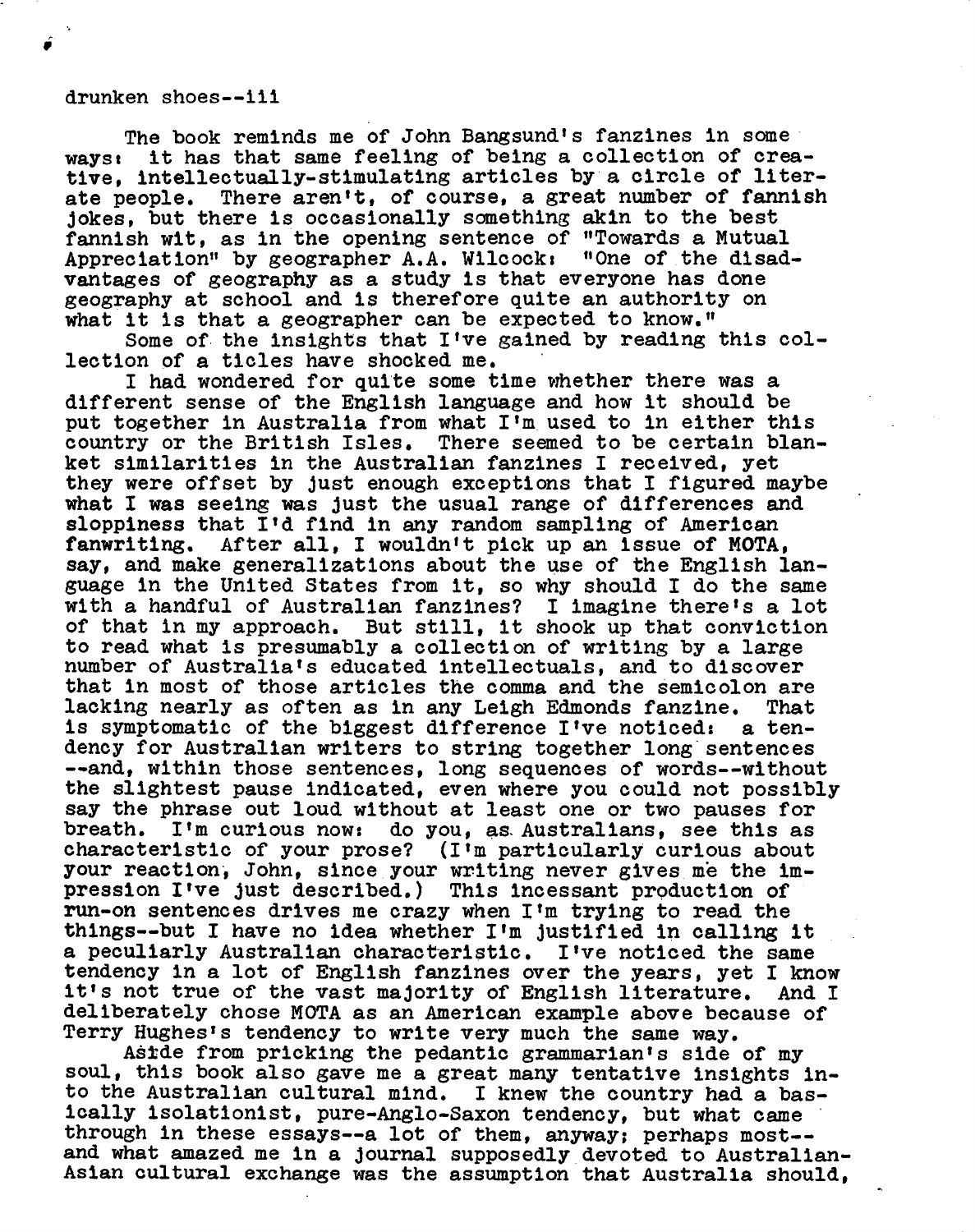#### old. huaraches—iv

indeed, remain a white, English-speaking bastion in an Asian and South Pacific world. The attitude of many of the writers seemed to be to deplore the lack of knowledge of Asia among educated Australians, and to insist that a better understanding was necessary to Australia's future, yet never to question the basic concept of Australia as a homogeneous, European nation. (The idea of a homogeneous culture is a little foreign to me, as I've lately been realizing, for, although <sup>I</sup> grew up in a homogeneous rich suburb, and although United States culture has been subject to the homogenizing forces of the suburbs and television for many years, this country is basically one of incredible diversity. A stroll down any of the main avenues of New York City would confirm the cultural, linguistic, and racial variety of America at a glance.) At the same time, ironically, before reading this book I had no idea of the enormous number of Italians in Australia and the prevalence of Italian as a second language. ("Yet is should be remembered that there is no country in Asia where English is spoken as widely and as well as Italian is spoken in Australia. An Italian journalist, businessman or tourist in Australia would find hotels, restaurants and shops where Italian was spoken wherever he went. A visit to the local Dante society would guarantee him a wide range of contacts with people who spoke his language either as native speakers or as an acquired language. He would either learn to avoid places where he would experience language difficulties, or—more likely still—he would hardly be aware that such places exist." From "A Case for Asian Languages in Australian Schools," by H.F. Simon.)

Then there was the quote I have been unable to find again, describing in passing the "dry, detached thoroughness" with which Australian public servants conduct the business of government-which I thought said a great deal about Australians' self-conceptions and ways of dealing with things.

Another curious attitude that I detected was the overwhelming tendency to talk of "Asia" as a single entity, somehow juxtaposed with Australia in the scheme of things. Even at their most ignorant, I don't think most Americans would lump the whole of Asia together like that unless they were speaking in global terms and referring as well to "Europe," "North America," "Africa," and so forth. There seems to be a widespread practice of thinking about Asia as an amorphous whole, then of mentally dividing it down into equal and almost interchangeable building blocks ("the nation States of Asia") and speaking of them the way you might speak of the component states of the United States. The writers are always protesting that the various Asian cultures are not really Interchangeable or even very comparable, but these protestations seem to be set against the widespread assumption that they are. I've simply never encountered that attitude before.

Of course, I'm also not used to a view of Asia that thinks first of Indonesia and Malaya (as It still was when this book went to press), but that's not surprising when I think about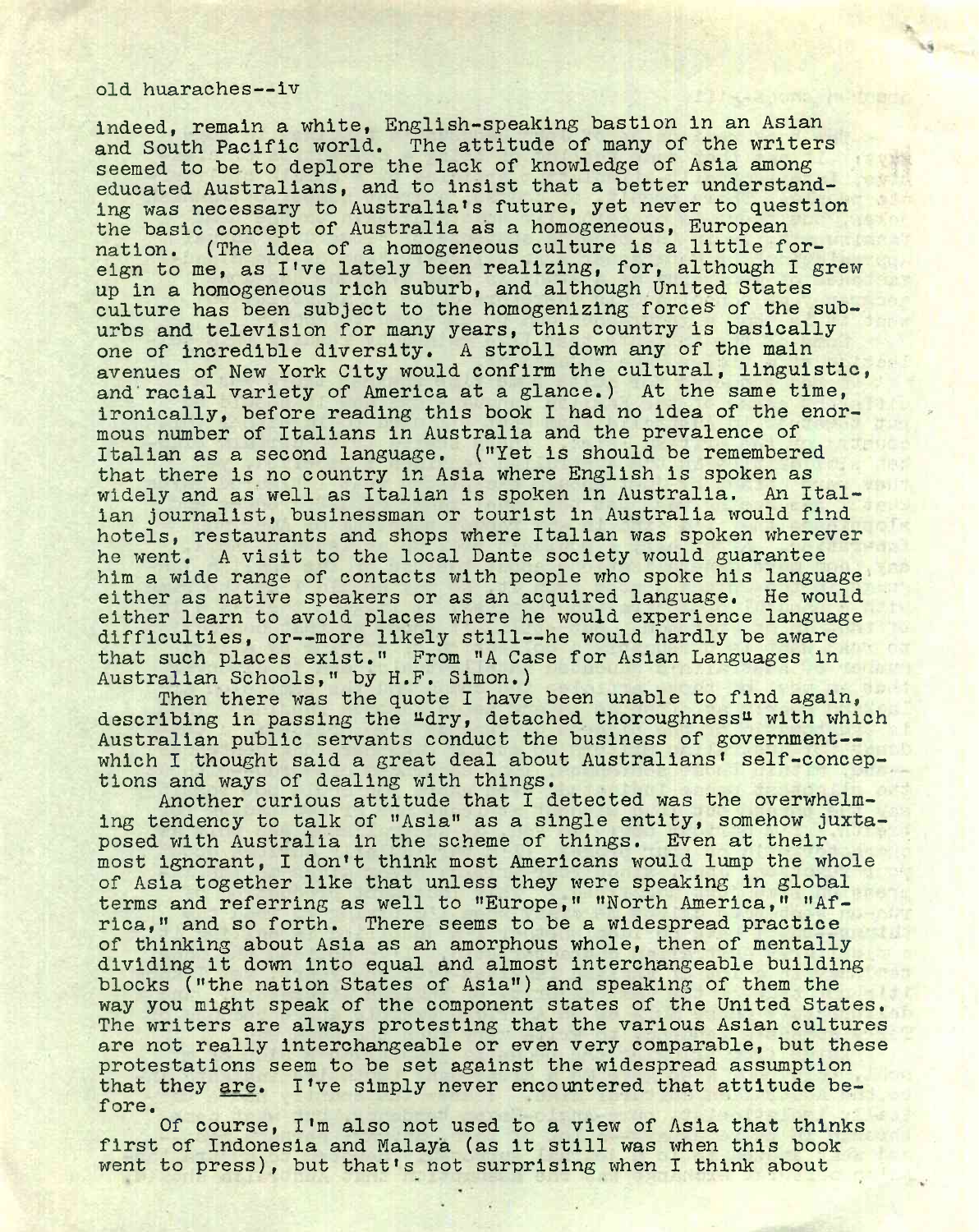tan shoes with pink shoelaces--v

what you would see first, looking toward Asia from Australia.

This book has also taught me a great deal about some of the Asian cultures I was least familiar with. I knew nothing, for instance, about the Indonesian language except that it had been created recently to foster a national identity and that it had some Dutch words in it, until I read the article on the man-"Translating Modern Indonesian Literature." And until I read this book I didn't even know that Malaya had aborigines of non-Asian race.

I'm very curious to see how the insights I've culled from<br>ng this book strike the rest of you, as Australians. If reading this book strike the rest of you, as Australians. you aren't familiar with the magazine or the book, I would recommend them both (if the magazine is still being published). And I wonder how many of the truths mentioned in  $1964$  have changed radically in the more than a decade since then.

There really isn't any time to delve into the four ANZAPA mailings I have sitting beside me and attempt to comment' on them. With luck I'll get to them eventually, perhaps doing a massive catch-up issue the way Bruce Gillespie did back in October (but not, I hope, then disappearing from sight as Bruce did). In the meantime, about all I can do is briefly give a little egoboo to a few things I particularly enjoyed in those mailings. This is by no means complete, since there are quite a number of fanzines or pieces of them that I put aside to "read carefully later" and have not yet gotten around to picking up again, and I'm sure that among those are many of the best items to appear In ANZAPA over the past year.

But anyway, I particularly liked: John Bangsund's cover for the February mailing, "Criticizing Confucius in Ancient Anzapa"; Bruce Gillespie's WORDY-GURDY #1} Leigh Edmonds's brief summary of his DUFF trip in SUGAR TOOTH #27; THE NEW MILLENIAL HARBINGER #12.and 13; "How Fandom Got Into Me" by John Foyster; PHILOSOPH-ICAL GAS #30 (of course!); the cover cartoons on VAN DIEMEN'S FAN; Mervyn Barrett's travel stuff; most of Eric Lindsay's mailing comments.

<sup>I</sup> know there'<sup>s</sup> a lot more, but I'm rushed and that'<sup>s</sup> all that comes to mind.

This afternoon I waited in line for half an hour at the foreign exchange window of the biggest local bank, intending to exchange some of the cash in my pocket for one (1) Australian dollar bill, so that I could send it in to ANZAPA as my  $$1.00$ levy, but when I finally got to the window I found that the bank had no Australian money at all. Neither did the only other one within easy walking distance. I'll try again between now and the 10th, but if I don't manage to get a dollar in, Derrick et al,, will you give me the benefit of the doubt and not kick me out? Any other way of sending the money would take a lot of time and cost us both extra.